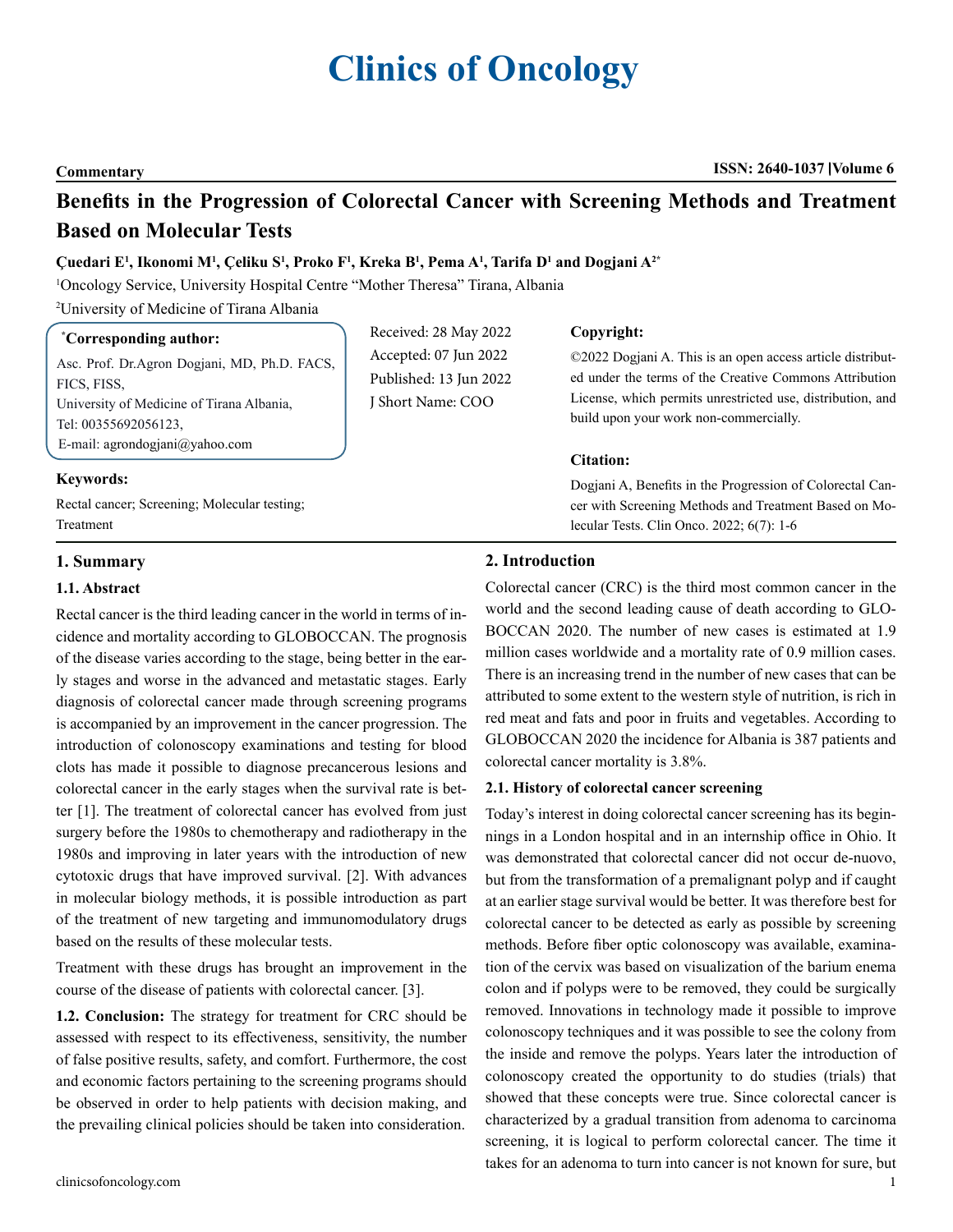evidence shows that it is not less than 10 years and can vary from 10-15 years [4, 5]. In the 1990s, the benefits of screening began to become more apparent with randomized trials of Mandel and colleagues, Hardcastle, and Kronborg, who showed a 15-33% reduction in colorectal cancer mortality only from fecal occult blood tests [6, 7, 8].

In 2013, a 30-year study by the Minnesota Colon Cancer Control

Study showed a 32% reduction in mortality [9]. The three most widely accepted methods of screening are fecal occult blood test (FOBT), colonoscopy and sigmoidoscopy. Using the FOBT test in Albania, as part of the check-up programs, we have noticed a number of cases diagnosed at various stages, mainly the without lymph nodes T2N0M0 and T3N0M0.



**Figure 1:** Treatment algorithm in stage II colon cancer (CC).



**Figure 2:** Algorithm for the treatment of metastatic colorectal cancer.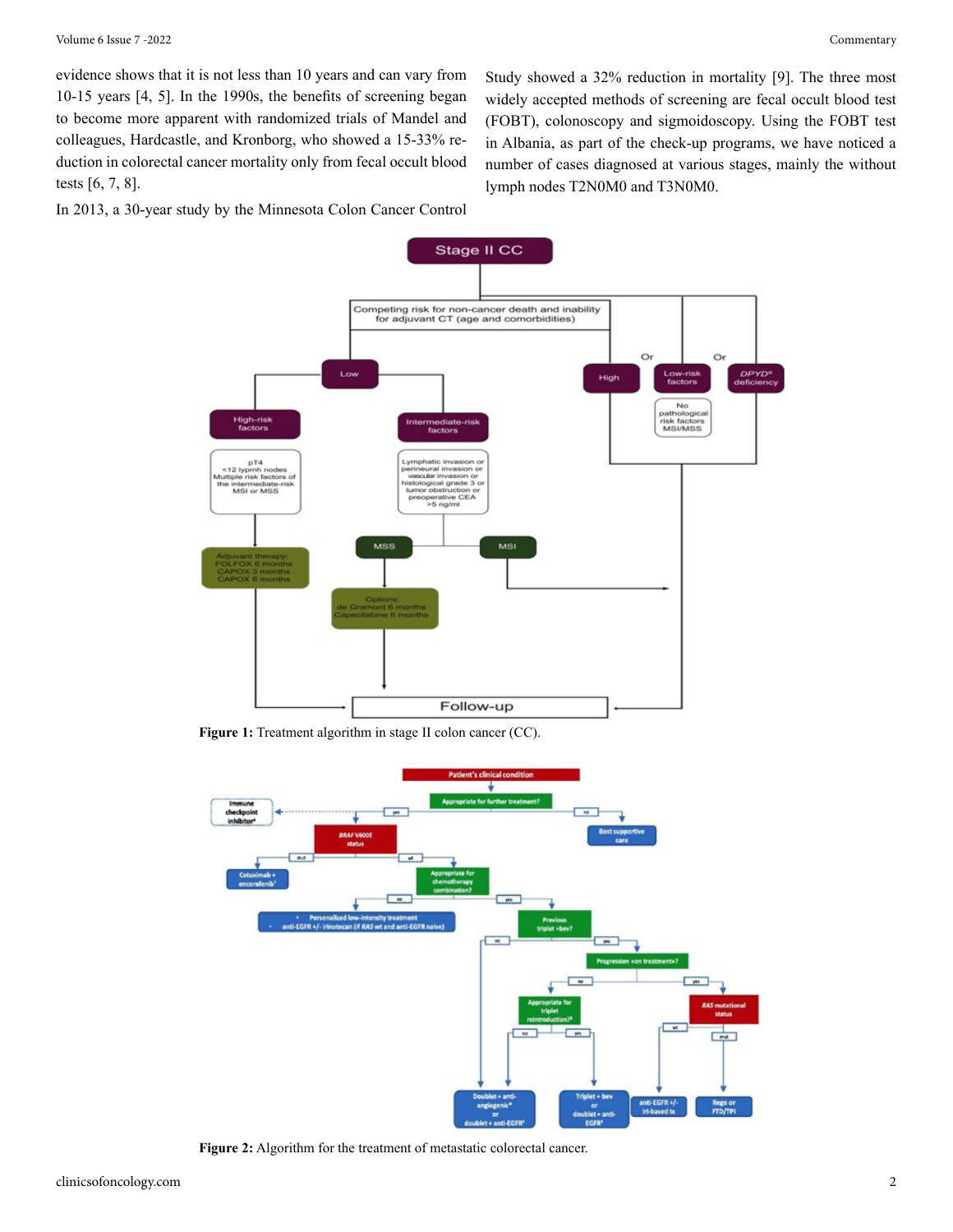### **2.2. Progression of colorectal cancer during the years 1970- 2010 [5]**

*Years 1970.* In the years 1970- 1980 began the introduction of examinations sigmoidoscopy and flexible colonoscopy. Possible cancer was detected in precancerous polyps and colorectal cancer surgically curable.

*Years 1980*. 1885 Chemotherapy and radiotherapy after surgery become standard post-combination treatment shown to improve the survival of patients with rectal cancer. Prior to the mid-1980s, patients with rectal cancer underwent surgery alone, resulting in a high percentage of pelvic relapses resulting in morbidity and death.

A large-scale study by the Netherlands showed that patients undergoing preoperative radiotherapy had fewer pelvic relapses compared to those undergoing those who did total meso-rectal resection only [10].

Later the German Rectal Study showed that radiotherapy or adjuvant chemotherapy improved the control of the blood better and more likely to preserve the sphincter than it was applied after surgery [11].

Based on these studies, a standard of treatment was set in Europe and the United States.

Years 1990-The first tests were performed to detect genetic abnormalities associated with colon cancer, polyposis, familial adenomatous cancer, and Hereditary nonpolyposis colorectal cancer (HNPCC). These tests made it possible for people at high risk to be identified and followed closely. Since the end of the year, we have been better acquainted with HNPCC as an autosomal dominant disorder with an inherited tendency to develop rectal cancer in the absence of colon polyps. The incidence of HNPCC is estimated at 4-6% of all colorectal cancer cases, while about 70% are sporadic and about 25% are familial cancers caused by hereditary mutations, but not all of them are classified as hereditary cancers because they do not cause cancer. The leading cause of HNPCC is now Lynch syndrome, which is caused by mutations inherited in the alleles that encode AND for repair proteins such as MSH2, MLH1, MLH6, PMS1 and PMS2 [12]. It is already known that mutations in specific genes can lead to colorectal cancer as they can occur in many other types of cancer. 1991-Chemotherapy with 5-fluorouracil given after surgery showed an improvement in survival in patients with colon cancer. The improvement in survival at 7 years was 17% [13]. 1996-Irinotecan became the first approved agent in 40 years for advanced colorectal cancer [14].

Years 2000

2002-Oxaliplatin combined with 5-Fluoururacil and leucovorin (together in the protocol called FOLFOX) was approved to treat advanced colon cancer [15].

clinicsofoncology.com 3 2004-FOLFOX was initially approved as a therapy for advanced cancer. It was later approved at an earlier stage after surgery, as a pivotal study found that it increased the time a patient suffered

without recurrence of the disease (MOSAIC study) [16].

2004-Bevacizumab (Avastin), when combined with FDA-approved chemotherapy to treat advanced colorectal cancer, becoming the first approved antiangiogenic therapy. This medicine blocks the blood vessels that feed the tumor [17].

2004, 2006 -Targeted therapy with cetuximab and panitumumab were approved for the treatment of metastatic colon cancer [18]. 2005 – Evidence of Capecitabine use is an oral formulation of 5-Fluorouracil approved for the treatment of colorectal cancer [19].

2007-Studies showed that patients who adhered to a low-fat diet and exercise regularly had a lower postoperative risk for early-stage disease, indicating that lifestyle factors had a significant effect on the risk of recurrence [20].

2008 Studies showed that targeted therapies with cetuximab and panitumumab are effective only in patients with normal K-RAS gene form (mutation-free K-RAS) helping to personalize treatment while avoiding unnecessary treatments and treatment costs [21].

#### **2.3. Recent news in the diagnosis and treatment of colorectal cancer**

Ever since the Moertel study in 1990 showed an increase in survival when cancer patients were treated with adjuvant chemotherapy compared to chemotherapy alone especially in the third stage of the disease [22, 23] and then the MOSAIC study showed that the addition of oxaliplatin 5-Fluorouracil-leucovorines was associated with a benefit compared to only 5 FU / leucovorin, adjuvant treatment with fluropyrimidine + - leucovorin stabilized as standard adjuvant therapy in stage III and in high-risk patients in stage II [24]. Although there has not been much innovation in adjuvant treatment at the localized stage, we can say that even in these stages of the disease progress has been made thanks to the discovery of biomarkers that help in a more accurate diagnosis and provide an aid in placement of treatment. Molecular testing is more specific compared to other examinations and allows the clinician for a more personalized treatment of the colorectal cancer patient. The most widely used biomarkers in colorectal cancer are MSI and K-RAS mutations in tumor tissue, in order to better classify the tumor, make the prognosis of the disease, and administer therapy [25]. While the role of MSI is that at the moment when you have to decide whether or not the patient should receive adjuvant therapy, but also in cases of colorectal cancer with metastases to benefit or not from immunotherapy, K-RAS as an influential factor in determining the type of therapy is only in the metastatic stage of the disease [25]. In the localized stages of the disease there have not been many changes in terms of the range of drugs used, the role of biomarkers remains more decisive whether or not the patient will undergo adjuvant treatment, whereas in the metastatic stage the role of biomarkers detected through biology molecular is clearer [25]. CAPOX, capecitabine and oxaliplatin; CEA, carcinoembry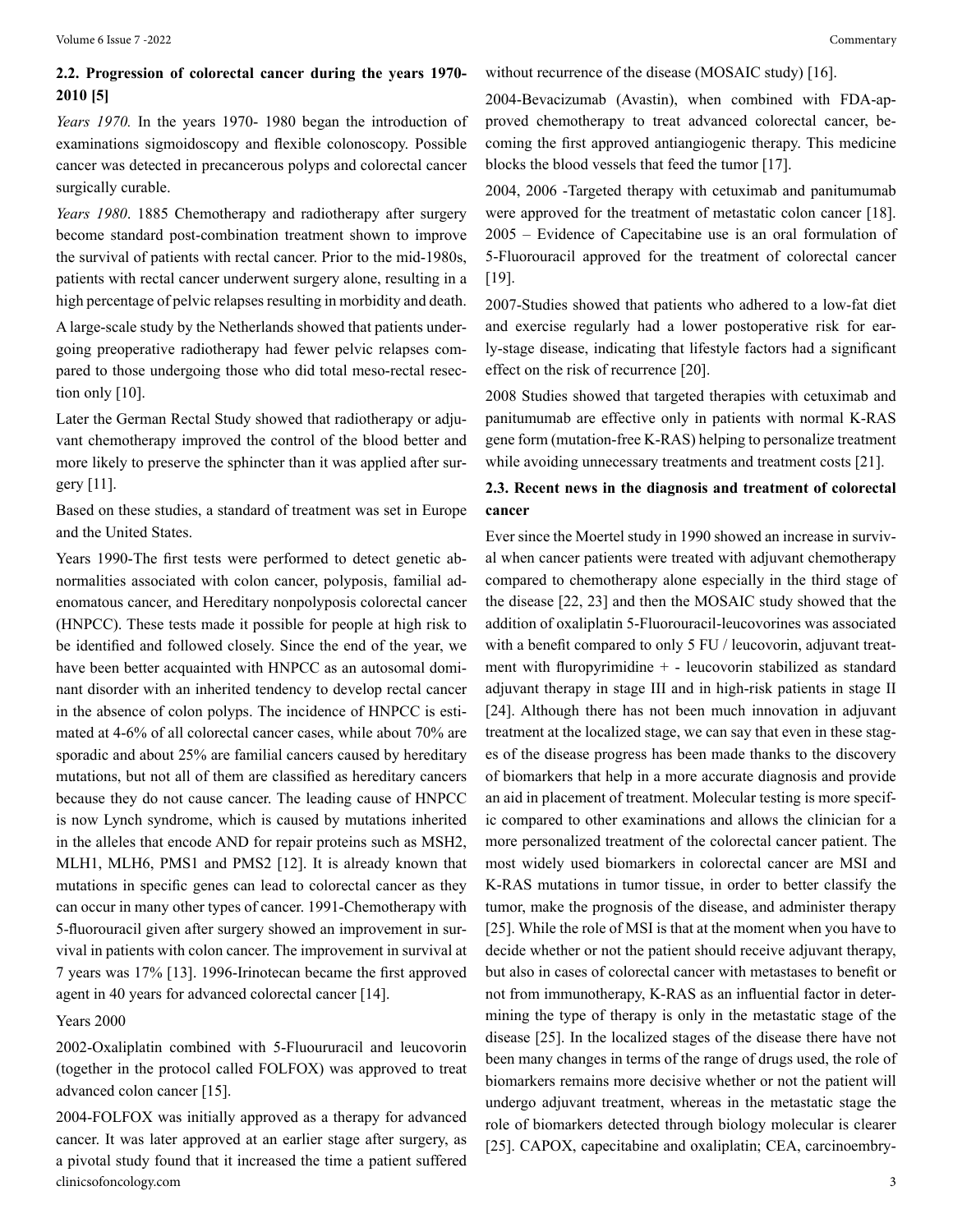onic antigen; CT, chemotherapy; MSI, microsatellite instability; MSS, microsatellite stability. a If partial but not complete DPYD deficiency, with uracilemia >16 ng/ml, discuss each patient case individually depending on the benefit/risk balance for adjuvant fluoropyrimidine [26].

Treatment of colorectal cancer involves a multimodal approach based on tumor characteristics (eg number and localization of metastases, tumor progression, presence or absence of biomarkers, etc.) and patient-related factors (eg comorbidity, prognosis, etc.). In the metastatic stage systemic treatment is mainly the main treatment, but patients with metastatic colorectal cancer should be evaluated by multidisciplinary staff, because during the course of treatment patients may undergo surgery as a result of, for example, obstruction or hemorrhage, and should be evaluated if, in addition to the removal of the primary tumor, they should be evaluated for metastasectomy when the criteria are met [26]. Patients with metastatic but potentially vulnerable disease may initially initiate induction chemotherapy treatment with two or three cytotoxic drugs that can be combined with an anti-EGF or anti-EGFR in K-RAS wilde type patients and later evaluated resilience [27]. The most common first-line treatment in patients with treatment metastases is usually a fluoropyridine combined or not with oxaliplatin and / or irinotecan with or without a targeted biological therapy [28]. The second line treatment will be based on what was the first line therapy, how is the organ reserve and was it refractory to the first line. Usually if the first line therapy has been with irinotecan, the second line therapy can be FOLFOX or CapeOX and if the first line therapy has been FOLFOX or CapeOX the second line treatment will be irinotecan monotherapy or FOLFIRI [29]. The duration of treatment is judged according to each case. It can be from 3-6 months followed by maintenance therapy for several months or maintenance therapy until progress [30-31].

Metastatic colorectal cancer remains incurable in most cases, but survival is enhanced by advances in systemic chemotherapy especially when targeting agents such as anti-VGEF and anti-EGFR monoclonal antibodies are added [30-31]. First-line therapy is a key moment for the effectiveness of treatment and should be carefully selected after considering both clinical factors and biological markers, especially RAS and BRAF [32].

According to the recommendations of ESMOS and NCCN at the time of diagnosis of metastatic cancer testing for K-RAS and Bshould also be done [31].

Among the antiangiogenic therapies used are the bevacizumab monoclonal antibody that targets anti-VEGF-A and the recombinant Aflibercept protein fusion that blocks VEGF-A, VEGF-B, and placental growth factor. with lack of K-RAS mutation [30-31]. Standard therapies for colorectal cancer have been chemotherapy, surgery and radiotherapy which can be used in combination to treat patients. However most patients relapse even after a se-

ries of treatments. So it is important to find alternative treatment options to treat patients with CRC [32]. Another new therapeutic alternative in colorectal cancer is immunotherapy. Preclinical and clinical investigations of immunotherapy include immunocheckpoint inhibitor (ICI) blockade that looks promising, yet the effectiveness of ICI treatment is influenced by microsatellite instability (MSI) in each of the CRC patients [33]. MSI status is determined by immunohistochemical staining and polymerase chain reaction targeting 5 MSI markers targeting 5 MSI markers of BAT25, BAT26, D2S123, D5S346, and D17S250. Patients with CRC are divided into three groups based on the mutated structure of MSI-High microsatellite instability (MSI-H), MSI-L low microsatellite instability, stable MSS microstability. [33]. Evidence that dMMR / MSI patient status is an important predictive marker for ICI immunotherapy treatment in CRC is increasing [33]. Researchers have found that cases with dMMR / MSI-H respond better to immunotherapy than those with MSS. 12. ICI drugs targeting PD-1 and CTLA4 are more potent in metastatic cancer with MSI\_H due to higher mutational load (tumor burden mutation TMB). High TMB is harvested with the highest neoantigenic load thus increasing immunogenicity [34, 35, 36]. However, not all MSI-H patients benefit from treatment with an immuno-checkpoint inhibitor. About 95% of patients are pMMR / MSS. These facts underscore the need to find more reliable predictive biomarkers for ICI [37,38].

In addition to the already standard therapies for colorectal cancer, new alternative therapies are being studied with the aim of increasing the effectiveness of treatment and reducing side effects as well as reducing the risk of secondary tumors. In terms of drug treatment of colorectal cancer, we can say that in most cases in Albania we implement the recommendations for adjuvant treatment. This is also due to the better pathological staging with already more complete data as after European standards, but there is still room for improvement, as in most cases of the stage without metastases in lymph nodes where adjuvant treatment is debatable. microsatellite instability information was missing. In the metastatic stage of CRC cancer in Albania there is still much room for improvement in both diagnosis and treatment. Personalized therapy based on molecular testing is performed in only a small number of patients who provide it privately and the only targeted therapy in the hospital is antiangiogenic therapy with Bevacizumab. It remains a challenge for medical staff to implement new diagnostic methods and molecular tests and to establish personalized treatment based on molecular test results.

#### **3. Conclusion**

The strategy for treatment for CRC should be assessed with respect to its effectiveness, sensitivity, the number of false positive results, safety, and comfort. Furthermore, the cost and economic factors pertaining to the screening programs should be observed in order to help patients with decision making, and the prevailing clinical policies should be taken into consideration.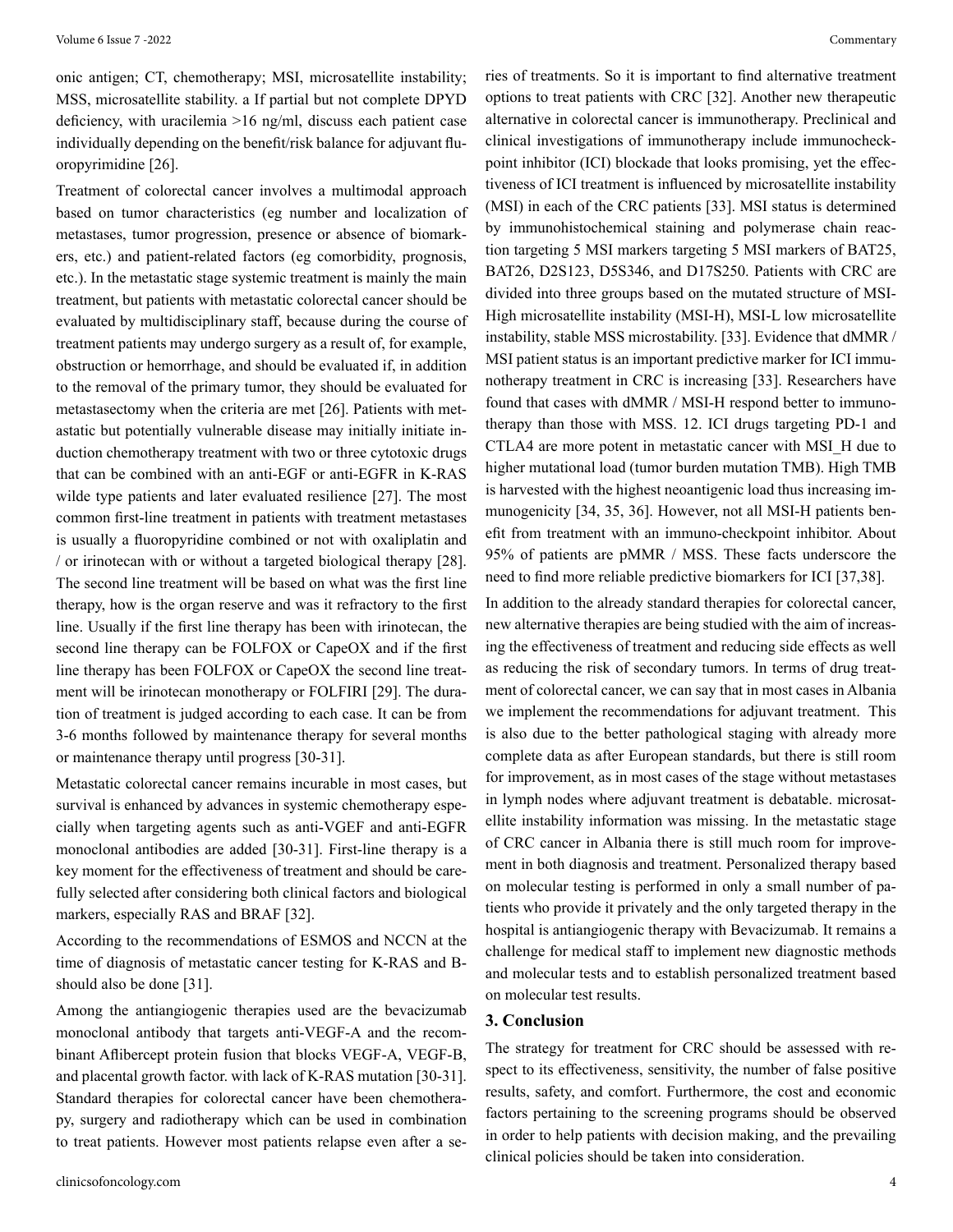#### **4. COI Statement**

This paper has not been submitted in parallel. It has not been presented fully or partially at a meeting or podium or congress. It has not been published nor submitted for

consideration beforehand. This research received no specific grant from any funding agency in the public, commercial, or non-profit sectors. There are no relevant or minor financial relationships from authors, their relatives or next of kin with external companies.

### **5. Disclosure**

The authors declared no conflict of interest. No funding was received for this study.

#### **References**

- 1. [Stracci F, Zorzi M, Grazzini G. Colorectal cancer screening: tests,](https://pubmed.ncbi.nlm.nih.gov/25386553/) [strategies, and perspectives. Front Public Health. 2014; 2: 210.](https://pubmed.ncbi.nlm.nih.gov/25386553/)
- 2. Wolff WI, Shinya H. [Polypectomy via the fiberoptic colonoscope:](https://pubmed.ncbi.nlm.nih.gov/4682941/) [removal of neoplasms beyond reach of the sigmoidoscope.](https://pubmed.ncbi.nlm.nih.gov/4682941/) N Engl J Med*.* [1973; 288: 329-332.](https://pubmed.ncbi.nlm.nih.gov/4682941/)
- 3. [Xie YH, Chen YX, Fang JY. Comprehensive review of targeted](https://pubmed.ncbi.nlm.nih.gov/32296018/) [therapy for colorectal cancer. Signal Transduct Target Ther. 2020;](https://pubmed.ncbi.nlm.nih.gov/32296018/) [5\(1\): 22.](https://pubmed.ncbi.nlm.nih.gov/32296018/)
- 4. [Vogelstein B, Fearon ER, Hamilton SR, Kern SE, Preisinger AC,](https://pubmed.ncbi.nlm.nih.gov/2841597/) [Leppert M, et al. Genetic alterations during colorectal-tumor devel](https://pubmed.ncbi.nlm.nih.gov/2841597/)[opment. N Engl J Med. 1988; 319\(9\): 525-532.](https://pubmed.ncbi.nlm.nih.gov/2841597/)
- 5. [Czito BG, Willett CG. Thirty years of rectal cancer research: a brief](https://pubmed.ncbi.nlm.nih.gov/19322951/) [history. Oncology \(Williston Park\). 2008; 22\(12\):1441-1442.](https://pubmed.ncbi.nlm.nih.gov/19322951/)
- 6. [Brian G. Czito, MD](https://www.cancernetwork.com/authors/brian-g-czito-md), [Christopher G. Willett, MD](https://www.cancernetwork.com/authors/christopher-g-willett-md). Thirty Years of Rectal Cancer Research: A Brief History. Oncology. 2008; 22(12).
- 7. [Mandel JS, Bond JH, Church TR, Snover DC, Bradley GM,](https://pubmed.ncbi.nlm.nih.gov/8474513/) [Schuman LM, et al. Reducing mortality from colorectal cancer by](https://pubmed.ncbi.nlm.nih.gov/8474513/) [screening for fecal occult blood. Minnesota Colon Cancer Control](https://pubmed.ncbi.nlm.nih.gov/8474513/) [Study. N Engl J Med. 1993; 328\(19\):1365-1371.](https://pubmed.ncbi.nlm.nih.gov/8474513/)
- 8. [Hardcastle JD, Chamberlain JO, Robinson MH, Moss SM, Amar](https://pubmed.ncbi.nlm.nih.gov/8942775/) [SS, Balfour TW, et al. Randomised controlled trial of faecal-oc](https://pubmed.ncbi.nlm.nih.gov/8942775/)[cult-blood screening for colorectal cancer. Lancet. 1996; 348\(9040\):](https://pubmed.ncbi.nlm.nih.gov/8942775/) [1472-1477.](https://pubmed.ncbi.nlm.nih.gov/8942775/)
- 9. [Kronborg O, Fenger C, Olsen J, Jørgensen OD, Søndergaard O.](https://pubmed.ncbi.nlm.nih.gov/8942774/)  [Randomised study of screening for colorectal cancer with fae](https://pubmed.ncbi.nlm.nih.gov/8942774/)[cal-occult-blood test. Lancet. 1996; 348\(9040\): 1467-1471.](https://pubmed.ncbi.nlm.nih.gov/8942774/)
- 10. [Shaukat A, Mongin SJ, Geisser MS, Lederle FA, Bond JH, Mandel](https://pubmed.ncbi.nlm.nih.gov/24047060/)  [JS, et al. Long-term mortality after screening for colorectal cancer.](https://pubmed.ncbi.nlm.nih.gov/24047060/) [N Engl J Med. 2013; 369\(12\): 1106-1114.](https://pubmed.ncbi.nlm.nih.gov/24047060/)
- 11. [Peeters KCMJ, Velde CJH, Leer JWH. Marijnen Late Side Effects](https://pubmed.ncbi.nlm.nih.gov/16135487/)  [of Short-Course Preoperative Radiotherapy Combined With Total](https://pubmed.ncbi.nlm.nih.gov/16135487/) [Mesorectal Excision for Rectal Cancer: Increased Bowel Dysfunc](https://pubmed.ncbi.nlm.nih.gov/16135487/)[tion in Irradiated Patients-A Dutch Colorectal Cancer Group Study.](https://pubmed.ncbi.nlm.nih.gov/16135487/) [Journal of Clinical Oncology. 2005; 23\(25\): 6199-6206.](https://pubmed.ncbi.nlm.nih.gov/16135487/)
- 12. [Höcht S, Hammad R, Thiel H, Wiegel T, Siegmann A, Willner J,](https://pubmed.ncbi.nlm.nih.gov/15458186/)  [et al. A multicenter analysis of 123 patients with recurrent rectal](https://pubmed.ncbi.nlm.nih.gov/15458186/) [cancer within the pelvis. Front Radiat Ther Oncol. 2004; 38: 41-51.](https://pubmed.ncbi.nlm.nih.gov/15458186/)
- 13. Link KH, Kornmann M, Staib L, Redenbacher M, Kron M, Beger HG, et al. Study Group Oncology of Gastrointestinal Tumors. Increase of survival benefit in advanced resectable colon cancer by extent of adjuvant treatment: results of a randomized trial comparing modulation of 5-FU + levamisole with folinic acid or with interferon-alpha. Ann Surg. 2005; 242(2): 178-187.
- 14. Giardiello FM, Allen JI, Axilbund JE, Boland CR, Burke CA, Burt RW, et al. US Multi-Society Task Force on Colorectal Cancer. Guidelines on genetic evaluation and management of Lynch syndrome: a consensus statement by the US Multi-Society Task Force on colorectal cancer. Gastroenterology. 2014; 147(2): 502-526.
- 15. [Fujita K, Kubota Y, Ishida H, Sasaki Y. Irinotecan, a key chemother](https://pubmed.ncbi.nlm.nih.gov/26604633/)[apeutic drug for metastatic colorectal cancer. World J Gastroenterol.](https://pubmed.ncbi.nlm.nih.gov/26604633/) [2015; 21\(43\): 12234-12248.](https://pubmed.ncbi.nlm.nih.gov/26604633/)
- 16. [Jonker D, Rumble RB, Maroun J. Role of oxaliplatin combined with](https://pubmed.ncbi.nlm.nih.gov/22792014/) [5-fluorouracil and folinic acid in the first- and second-line treatment](https://pubmed.ncbi.nlm.nih.gov/22792014/) [of advanced colorectal cancer. Curr Oncol. 2006; 13\(5\): 173-184.](https://pubmed.ncbi.nlm.nih.gov/22792014/)
- 17. [Taieb J, Gallois C. Adjuvant Chemotherapy for Stage III Colon Can](https://www.ncbi.nlm.nih.gov/pmc/articles/PMC7564362/#:~:text=In patients with stage III,toxicities%2C especially cumulative sensitive neuropathy)[cer. Cancers \(Basel\). 2020; 12\(9\): 2679.](https://www.ncbi.nlm.nih.gov/pmc/articles/PMC7564362/#:~:text=In patients with stage III,toxicities%2C especially cumulative sensitive neuropathy)
- 18. [Garcia J, Hurwitz HI, Alan B. Bevacizumab \(Avastin®\) in cancer](https://pubmed.ncbi.nlm.nih.gov/32335505/) treatment: A review of 15 [years of clinical experience and future](https://pubmed.ncbi.nlm.nih.gov/32335505/)  [outlook, Cancer Treatment Reviews. 2020; 86; 102017.](https://pubmed.ncbi.nlm.nih.gov/32335505/)
- 19. [Xie YH, Chen YX, Fang JY. Comprehensive review of targeted ther](https://pubmed.ncbi.nlm.nih.gov/32296018/)apy for colorectal cancer. [Sig Transduct Target Ther. 5\(1\):](https://pubmed.ncbi.nlm.nih.gov/32296018/) 2020.
- 20. [Garrett MJ, Waddell JA, Solimando DA. Capecitabine, Oxaliplatin,](https://pubmed.ncbi.nlm.nih.gov/28804149/) [and Bevacizumab \(BCapOx\) Regimen for Metastatic Colorectal](https://pubmed.ncbi.nlm.nih.gov/28804149/) [Cancer. Hosp Pharm. 2017; 52\(5\): 341-347.](https://pubmed.ncbi.nlm.nih.gov/28804149/)
- 21. [Oruç Z, Kaplan MA. Effect of exercise on colorectal cancer preven](https://pubmed.ncbi.nlm.nih.gov/31139306/)[tion and treatment. World J Gastrointest Oncol. 2019; 11\(5\): 348-](https://pubmed.ncbi.nlm.nih.gov/31139306/) [366.](https://pubmed.ncbi.nlm.nih.gov/31139306/)
- 22. [Knickelbein K, Zhang L. Mutant KRAS as a critical determinant](https://pubmed.ncbi.nlm.nih.gov/25815366/) [of the therapeutic response of colorectal cancer. Genes Dis. 2015;](https://pubmed.ncbi.nlm.nih.gov/25815366/)  $2(1)$ : 4-12.
- 23. [Moertel CG, Fleming TR, Macdonald JS, Haller DG, Laurie JA,](https://pubmed.ncbi.nlm.nih.gov/2300087/) [Goodman PJ, et al. Levamisole and fluorouracil for adjuvant therapy](https://pubmed.ncbi.nlm.nih.gov/2300087/) of resected colon carcinoma. [N Engl J Med. 1990; 322: 352-358.](https://pubmed.ncbi.nlm.nih.gov/2300087/)
- 24. [Moertel CG, Fleming TR, Macdonald JS. Levamisole and fluoro](https://pubmed.ncbi.nlm.nih.gov/2300087/)[uracil for adjuvant therapy of resected colon carcinoma.](https://pubmed.ncbi.nlm.nih.gov/2300087/) N Engl J Med*.* [1990; 322: 352-358.](https://pubmed.ncbi.nlm.nih.gov/2300087/)
- 25. [Andre T, De Gramont A, Vernerey D, Chibaudel B, Bonnetain F,](https://pubmed.ncbi.nlm.nih.gov/26527776/) [Tijeras-Raballand A, et al. Adjuvant Fluorouracil, Leucovorin, and](https://pubmed.ncbi.nlm.nih.gov/26527776/) [Oxaliplatin in Stage II to III Colon Cancer: Updated 10-Year Sur](https://pubmed.ncbi.nlm.nih.gov/26527776/)[vival and Outcomes According to BRAF Mutation and Mismatch](https://pubmed.ncbi.nlm.nih.gov/26527776/) [Repair Status of the MOSAIC Study. J Clin Oncol. 2015; 33\(35\):](https://pubmed.ncbi.nlm.nih.gov/26527776/) [4176-4187.](https://pubmed.ncbi.nlm.nih.gov/26527776/)
- 26. [Koncina E, Haan S, Rauh S, Letellier E. Prognostic and Predictive](https://pubmed.ncbi.nlm.nih.gov/32019056/) [Molecular Biomarkers for Colorectal Cancer: Updates and Challeng](https://pubmed.ncbi.nlm.nih.gov/32019056/)[es. Cancers \(Basel\). 2020; 12\(2\): 319.](https://pubmed.ncbi.nlm.nih.gov/32019056/)
- 27. [Taieb J, Karoui M, Basile D. How I treat stage II colon cancer pa](https://pubmed.ncbi.nlm.nih.gov/34237612/)[tients. ESMO Open. 2021; 6\(4\): 100184.](https://pubmed.ncbi.nlm.nih.gov/34237612/)
- 28. [Soulières D, Greer W, Magliocco AM, Huntsman D, Young S, Tsao](https://pubmed.ncbi.nlm.nih.gov/20680106/)